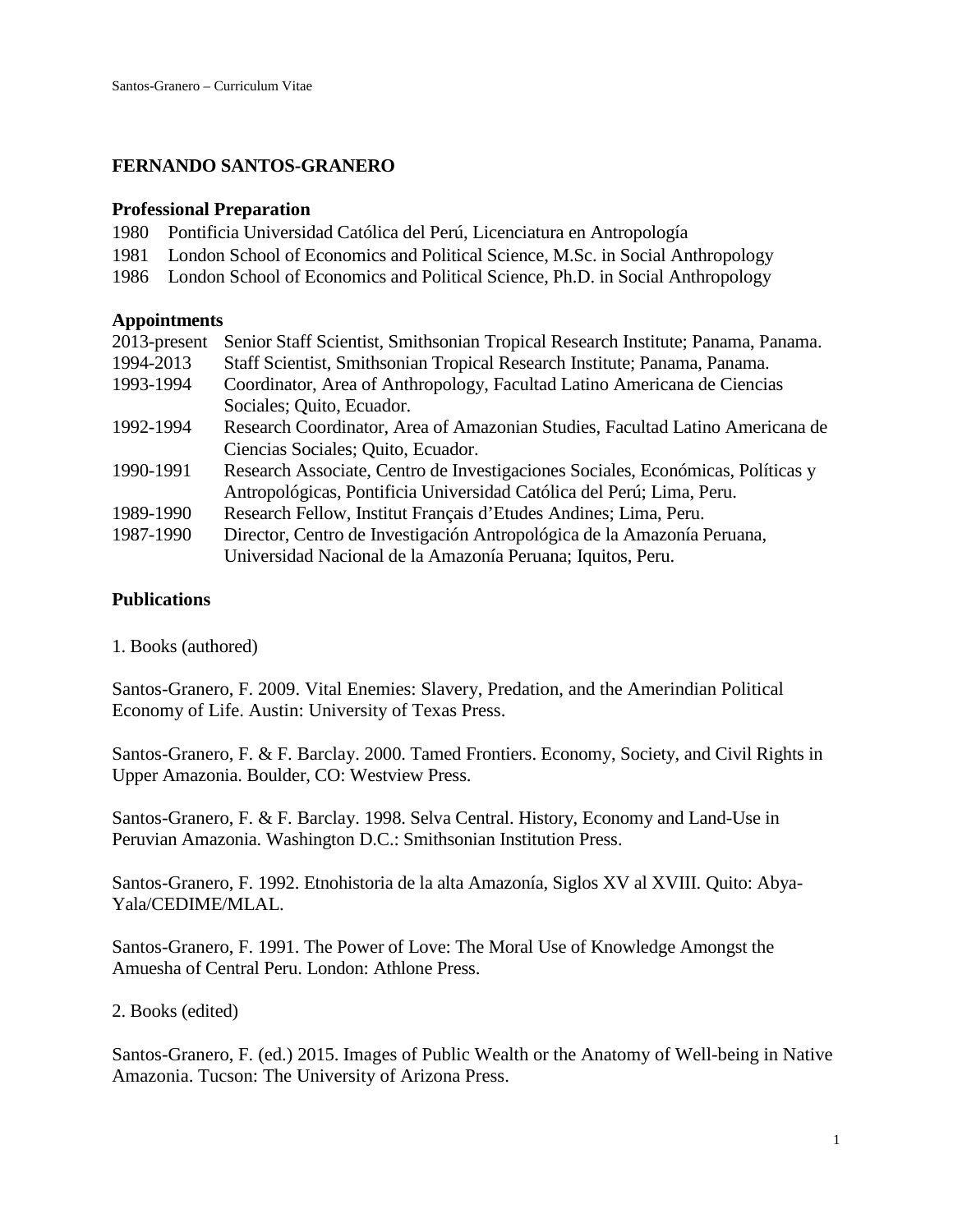Santos-Granero, F. (ed.) 2009The Occult Life of Things: Native Amazonian Theories of Materiality and Personhood. Tucson: The University of Arizona Press.

Santos-Granero, F. & G. Mentore (eds.) 2006. In the World and about the World: Amerindian Modes of Knowledge. Special issue in honor of Prof. Joanna Overing. Tipiti. Journal of the Society for the Anthropology of Lowland South America 4(1-2).

Santos-Granero, F. & J. Hill (eds.) 2002. Comparative Arawakan Histories: Rethinking Language Family and Culture Area in Amazonia. Urbana: University of Illinois Press. (co-edited with Jonathan D. Hill)

Santos-Granero, F. (ed.) 1992Opresión colonial y resistencia indígena en la alta Amazonía. Quito: Abya-Yala/CEDIME/FLACSO-Ecuador.

3. Peer-reviewed articles

Santos-Granero, F. 2012. "*Here No Poop*": The Dangers and Prospects of Intersubjective Relations in Amerindian Political Economies of Life. Anthropology and Humanism 37(2): 134- 145.

Santos-Granero, F. 2012. Beinghood and People-Making in Native Amazonia: A Constructional Approach with a Perspectival Coda. HAU-Journal of Ethnographic Theory 2(1): 181-211.

Santos-Granero, F. 2011. Hakani e a campanha contra o infanticídio indígena: percepções contrastantes de humanidade e pessoa na amazônia brasileira. Mana, Estudos de Antropologia Social 17(1): 131-159.

Santos-Granero, F. 2011. The Virtuous Manioc and the Horny Barbasco: Sublime and Grotesque Modes of Transformation in the Origin of Yanesha Plant Life. Journal of Ethnobiology 31(1): 44-71.

Santos-Granero, F. & F. Barclay. 2011. Bundles, Stampers, and Flying Gringos: Amazonian Perceptions of Capitalist Violence. Journal of Latin American and Caribbean Anthropology 16(1): 143–167.

Santos-Granero, F. 2009. Hybrid Bodyscapes: A Visual History of Yanesha Patterns of Cultural Change. Current Anthropology 50(4): 477-512.

Santos-Granero, F. 2007. Of Fear and Friendship: Amazonian Sociality beyond Kinship and Affinity. Journal of the Royal Anthropological Institute 13(1): 1-18.

Santos-Granero, F. 2006. Sensual Vitalities: Non-Corporeal Modes of Sensing and Knowing in Native Amazonia. In Fernando Santos-Granero and George Mentore (eds.), In the World and about the World: Amerindian Modes of Knowledge. Special issue in honor of Prof. Joanna Overing. Tipiti. Journal of the Society for the Anthropology of Lowland South America 4(1-2): 57-80. (USA)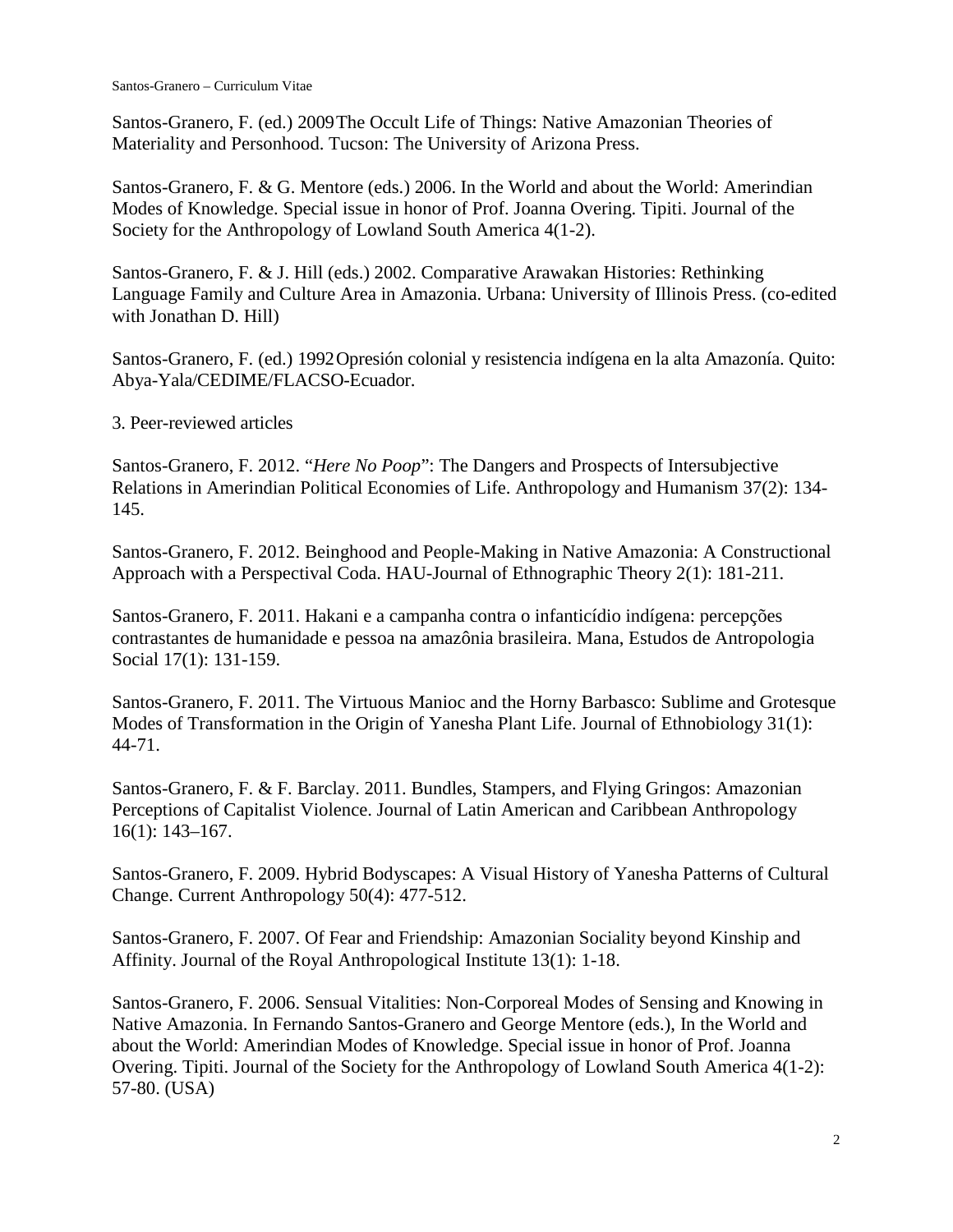Santos-Granero, F. 2005. Amerindian Torture Revisited: Rituals of Enslavement and Markers of Servitude in Tropical America. Tipití. Journal of the Society for the Anthropology of Lowland South America 3(2): 147-174. (USA)

Santos-Granero, F. 2003. Pedro Casanto's Nightmares: Lucid Dreaming in Amazonia and the New Age World. Tipiti. Journal of the Society for the Anthropology of Lowland South America 1(2): 179-210.

Santos-Granero, F. 2002. Boundaries are Made to be Crossed: The Magic and Politics of the Longlasting Amazon/Andes Divide. Identities 9(4): 545-569.

Santos-Granero, F. 2002. St. Christopher in the Amazon: Child Sorcery, Colonialism, and Violence among the Southern Arawak. Ethnohistory, 49(3): 507-543.

Santos-Granero, F. 1998. Writing History into the Landscape: Space, Myth and Ritual in Contemporary Amazonia. American Ethnologist, 25(2): 128-148.

Santos-Granero, F. 1993. From 'Prisoner of the Group' to 'Darling of the Gods': An Approach to the Issue of Power in Lowland South America. L'Homme, 33(2-4): 213-230.

Santos-Granero, F. 1992. The Dry and the Wet: Astronomy, Agriculture and Ceremonial Life in Eastern Peru. Journal de la Société des Americanistes, 78(2): 107-32.

Santos-Granero, F. 1988. The Ideological and Political Implications of Doing Anthropology 'At Home'. Eastern Peru. Revindi, 2: 39-49. Budapest.

Santos-Granero, F. 1986. The Moral and Social Aspects of Equality Amongst the Amuesha of Central Peru. Journal de la Société des Americanistes, 72: 107-31.

Santos-Granero, F. 1986. Power, Ideology and the Ritual of Production in Lowland South America. Man. Journal of the Royal Anthropological Society, 21(4): 657-79.

4. Book chapters

Santos-Granero, F. 2016. Rituals of Enslavement and Markers of Servitude: Orlando Patterson in the American Tropics. In John Bodel and Walter Scheidel (eds.), On Human Bondage: After Slavery and Social Death, pp. 226-248. London: Wiley-Blackwell.

Santos-Granero, F. 2016. Masters, Slaves, and Real People: Native Understandings of Ownership and Humanness in Tropical American Capturing Societies. *In* Marc Brightman, Carlos Fausto and Vanessa Grotti (eds.), Ownership and Nurture: Studies in Native Amazonian Property Relations, 36-62. London: Berghahn Books.